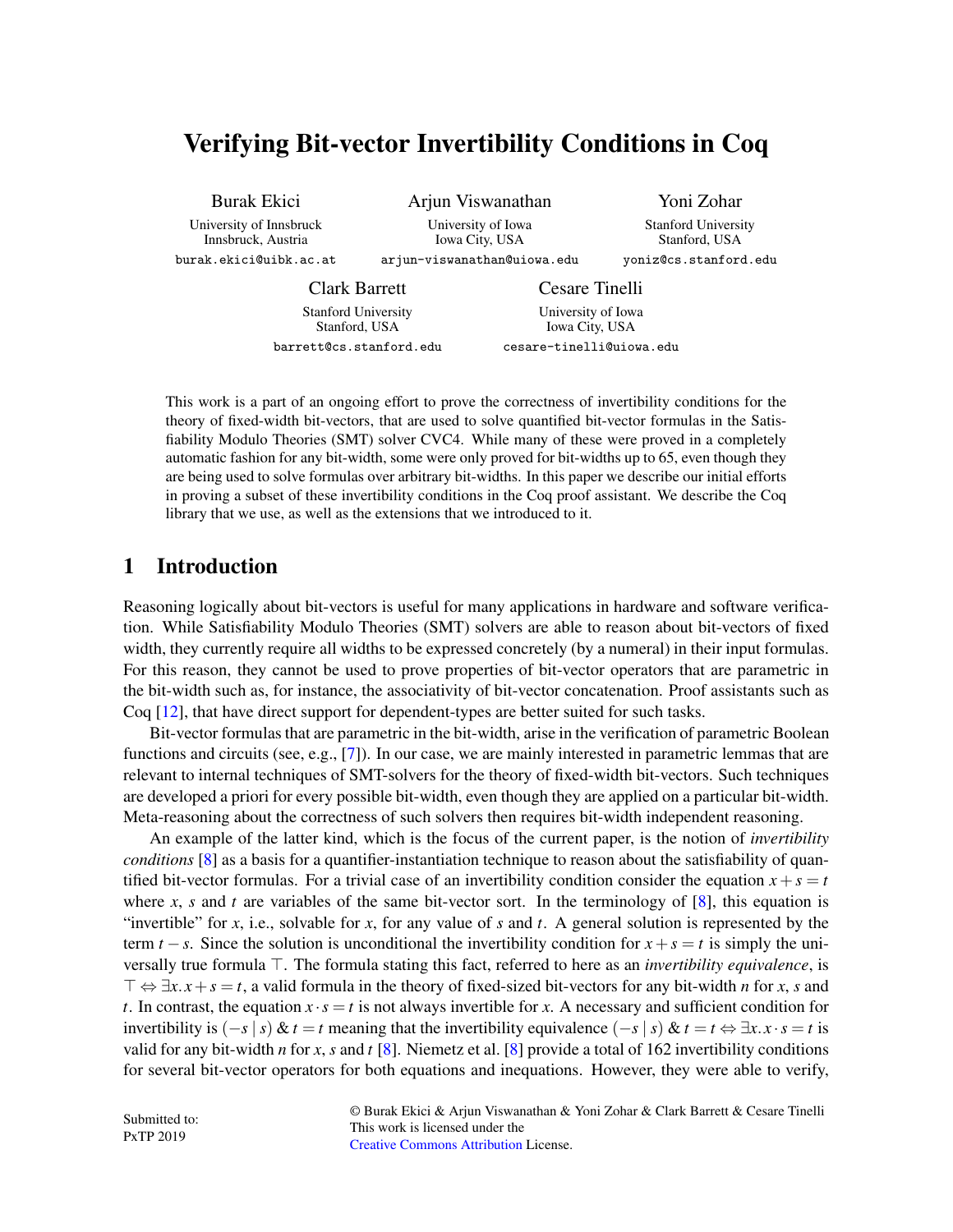using SMT solvers, the corresponding invertibility equivalences only for concrete bit-widths up to 65, given the reasoning limitations of SMT solvers mentioned earlier. A recent paper by Niemetz et al. [\[9\]](#page-8-3) addresses this challenge by translating these invertibility equivalences into quantified formulas over the combined theory of non-linear integer arithmetic and uninterpreted functions — a theory supported by a number of SMT solvers. While partially successful, this approach failed to verify over a quarter of the invertibility equivalences.

In this work, we approach the task of verifying the invertibility equivalences proposed in [\[8\]](#page-8-2) by proving them interactively with the Coq proof assistant. We extend a rich Coq library for bit-vectors we developed in previous work [\[5\]](#page-8-4) with additional operators and lemmas to facilitate the task of verifying invertibility equivalences for arbitrary bit-widths, and prove a representative subset of them. Our results offer evidence that proof assistants can support automated theorem provers in meta-verification tasks.

Our Coq library models the theory of fixed-width bit vectors adopted by the SMT-LIB 2 standard [\[1\]](#page-8-5).[1](#page-1-0) It represents bit-vectors as lists of Booleans. The bit-vector type is dependent on a positive integer that represents the length of the list. Underneath the dependent representation is a simply typed or *raw* bitvector type with a size function which is used to explicitly state facts on the length of the list. A functor translates an instance of a raw bit-vector along with specific information about its size into a dependentlytyped bit-vector. For this work, we extended the library with the arithmetic right shift operation and the unsigned weak less-than predicate and proved 13 invertibility equivalences. We initially proved these invertibility equivalences over raw-bit-vectors and then used these proofs when proving the invertibility equivalences over dependent bit-vectors, as explained in Section [4.](#page-3-0)

The remainder of this paper is organized as follows. After some technical preliminaries in Section [2,](#page-1-1) we provide an overview of invertibility conditions for the theory of fixed-width bit-vectors in Section [3,](#page-2-0) and discuss previous attempts to verify them. Then, in Section [4,](#page-3-0) we describe the bit-vector Coq library and our current extensions to it. In Section [5,](#page-4-0) we outline how we used the extended library to prove the correctness of a representative subset of invertibility equivalences. We conclude in Section [6](#page-7-0) with directions for future work.

### <span id="page-1-1"></span>2 Preliminaries

We assume the usual terminology of many-sorted first-order logic with equality (see, e.g., [\[6\]](#page-8-6) for more details). We denote equality by =, and use  $x \neq y$  as an abbreviation for  $\neg(x = y)$ . The signature  $\Sigma_{BV}$ of the SMT-LIB 2 theory of fixed-width bit-vectors includes a unique sort for each positive integer *n*, which we denote by  $\sigma_{[n]}$ . For every positive integer *n* and a bit-vector of width *n*, the signature includes a constant of sort  $\sigma_{[n]}$  in  $\Sigma_{BV}$  representing that bit-vector, which we denote as a binary string of length *n*. The function and predicate symbols of Σ<sub>*BV*</sub> are as described the SMT-LIB 2 standard. Formulas of  $\Sigma_{BV}$  are built from variables (sorted by the sorts  $\sigma_{[n]}$ ), bit-vector constants, and the function and predicate symbols of  $\Sigma_{BV}$ , along with the usual logical connectives and quantifiers. We write  $\psi[x_1,\ldots,x_n]$  to represent a formula whose free variables are from  $\{x_1, \ldots, x_n\}$ .

The semantics of  $\Sigma_{BV}$ -formulas is given by interpretations that extend a single many-sorted first-order structure so that the domain of every sort  $\sigma_{[n]}$  is the set of bit-vectors of bit-width *n*, and the function and predicate symbols are interpreted as specified by the SMT-LIB 2 standard. A Σ*BV* -formula is said to be *valid* in the theory of fixed-width bit-vectors if it evaluates to true in every such interpretation.

In what follows, we denote by  $\Sigma_0$  the sub-signature of  $\Sigma_{BV}$  containing only the predicate symbols  $\lt_u$ ,  $\leq_u$ ,  $\gt_u$ , and  $\geq_u$  (corresponding to various unsigned comparisons between bit-vectors), as well as the

<span id="page-1-0"></span><sup>1</sup> The SMT-LIB 2 theory is defined at <http://www.smt-lib.org/theories.shtml>.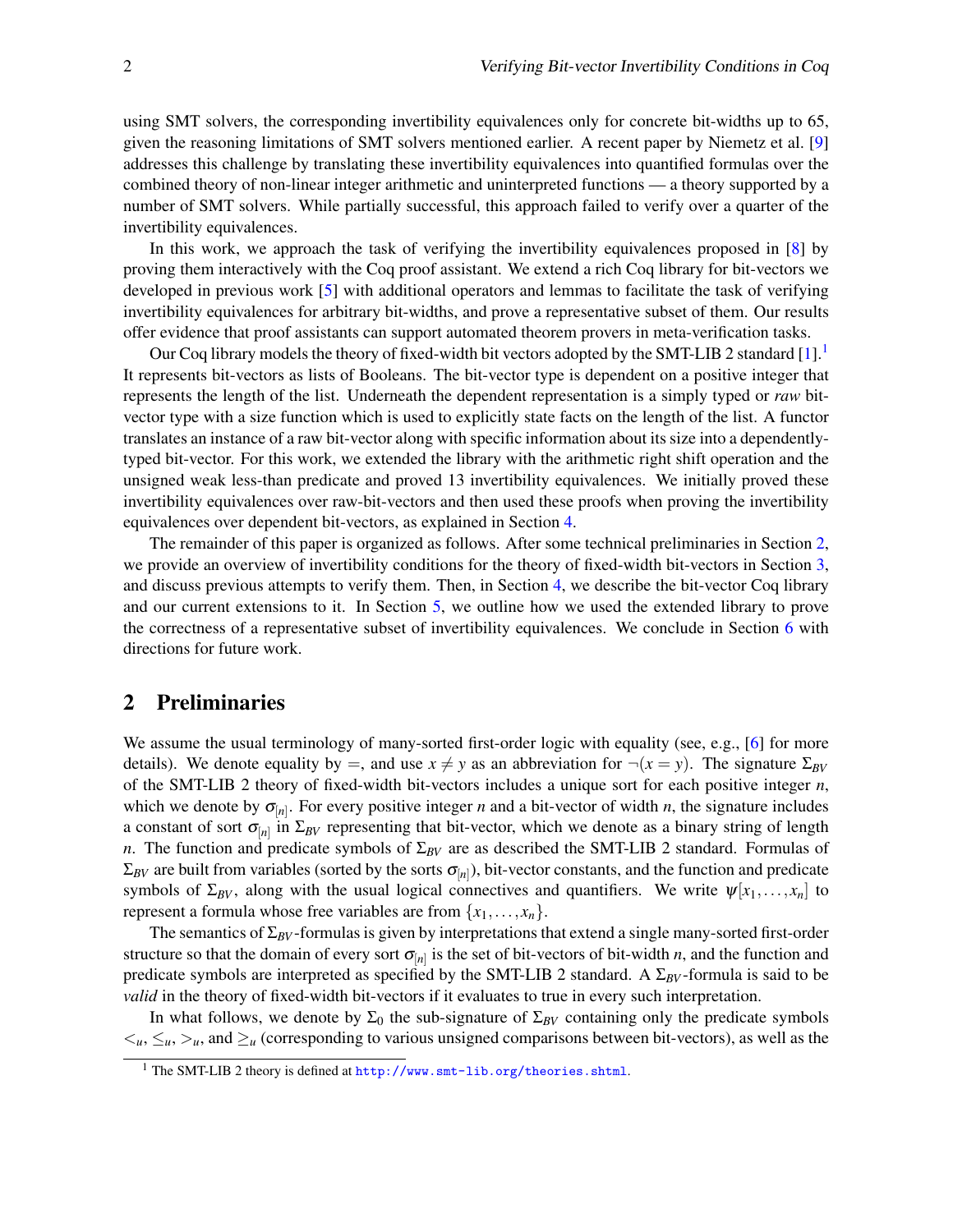function symbols + (bit-vector addition), &, | (bit-wise conjunction and disjunction), and  $\ll$ ,  $\gg$  and  $\gg_a$  (left shift, and logical and arithmetical right shift). We also denote by  $\Sigma_1$  the extension of  $\Sigma_0$  with the predicate symbols  $\lt_s$ ,  $\leq_s$ ,  $\gt_s$ , and  $\geq_s$  (corresponding to signed comparisons between bit-vectors), as well as the function symbols −, ·, ÷, mod (corresponding to subtraction, multiplication, division and remainder), ∼, − (negation operators), and ◦ (concatenation). We use 0 to represent the bit-vectors composed of all 0-bits. Its numerical or bit-vector interpretation should be clear from context. Using bit-wise negation ∼, we can express the bitvectors composed of all 1-bits by ∼0.

#### <span id="page-2-0"></span>3 Invertibility Conditions And Their Verification

Many applications rely on bit-precise reasoning and thus can be modeled using the SMT-LIB 2 theory of fixed-width bit-vectors. For certain applications, such as verification of safety properties for programs, quantifier-free reasoning is not enough, and the combination of bit-precise reasoning with the ability to handle quantifiers is needed. Niemetz et al. present a technique to solve quantified bit-vector formulas, which is based on *invertibility conditions* [\[8\]](#page-8-2). An invertibility condition for a variable *x* in a  $\Sigma_{BV}$ -literal  $\ell[x, s, t]$  is a formula *IC*[*s*,*t*] such that  $\forall s$ . $\forall t$ .*IC*[*s*,*t*]  $\Leftrightarrow \exists x \cdot \ell[x, s, t]$  is valid in the theory of fixed-width bit-vectors. For example, consider the bit-vector literal  $x \& s = t$  where  $x$ ,  $s$  and  $t$  are distinct variables of the same sort. The invertibility condition for *x* in that literal is  $t \& s = t$ .

Niemetz et al. [\[8\]](#page-8-2) define invertibility conditions for a representative set of literals  $\ell$  having a single occurrence of x, that involve the bit-vector operators of  $\Sigma_1$ . The soundness of the technique proposed in that work relies on the correctness of the invertibility conditions. Every literal  $\ell[x, s, t]$  and its corresponding invertibility condition *IC*[*s*,*t*] induce the *invertibility equivalence*

<span id="page-2-1"></span>
$$
IC[s,t] \Leftrightarrow \exists x.\ell[x,s,t] \tag{1}
$$

The correctness of invertibility equivalences should be verified for all possible sorts for the variables  $x, s, t$  for which the condition is well sorted. More concretely, for the case where  $x, s, t$  are all of sort  $\sigma_{[n]}$ , say, this means that one needs to prove, for  $all n > 0$ , the validity of

$$
\forall s : \sigma_{[n]}.\,\forall t : \sigma_{[n]}.\, IC[s,t] \Leftrightarrow \exists x : \sigma_{[n]}.\ell[x,s,t] .
$$

This was done in Niemetz et al. [\[8\]](#page-8-2) using an SMT solver but only for concrete values of *n* from 1 to 65. A proof of Equation [\(1\)](#page-2-1) that is parametric in the bit-width *n* cannot be done with SMT solvers since they currently only support the theory of *fixed-width* bit-vectors, where Equation [\(1\)](#page-2-1) cannot even be expressed. To overcome this limitation, a later paper by Niemetz et al. [\[9\]](#page-8-3) suggested a translation from bit-vector formulas with *parametric* bit-widths to the theory of (non-linear) integer arithmetic with uninterpreted functions. Thanks to this translation, the authors were able to verify, with the aid of SMT solvers for the theory of integer arithmetic with uninterpreted functions, the correctness of 110 out of 162 invertibility equivalences. None of the solvers used in that work were able to prove the remaining equivalences. For those, it then seems appropriate to use a proof-assistant, as this allows for more intervention by the user who can provide crucial intermediate steps. It goes without saying that even for the 110 invertibility equivalences that were proved, the level of confidence achieved by proving them in a proof-assistant such as Coq would be greater than a verification (without a verified formal proof) by an SMT solver.

In the rest of this paper we describe our initial efforts and future plans for proving the invertibility equivalences, starting with those that were not proved in [\[9\]](#page-8-3).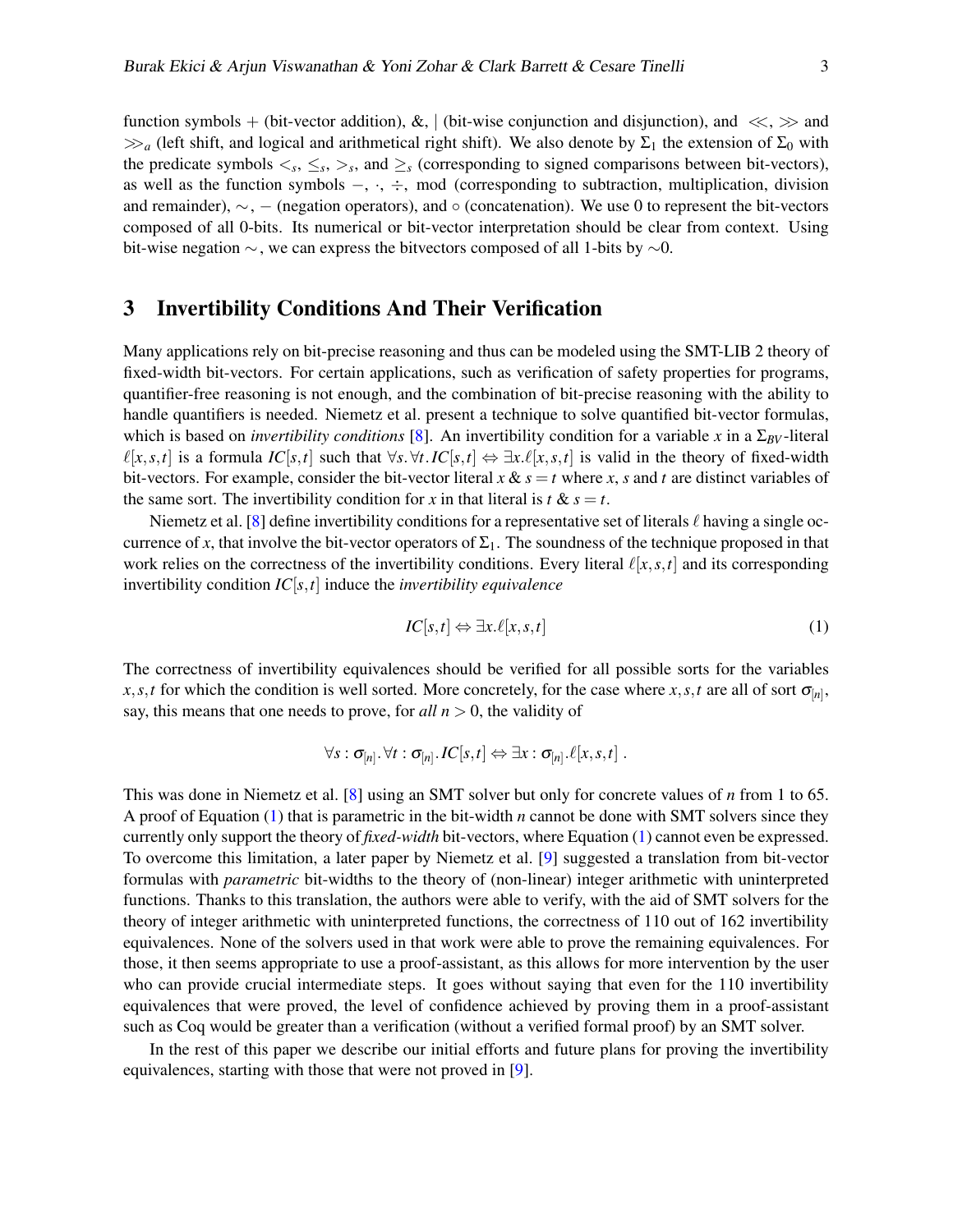#### <span id="page-3-0"></span>4 The Coq Bit-vector Library

In this section, we describe the Coq library we use and the extensions we developed with the goal of formalizing and proving invertibility equivalences. The original library was developed for SMTCoq [\[5\]](#page-8-4), a Coq plugin that enables Coq to dispatch proofs to external proof-producing solvers. It is used to represent SMT-LIB 2 bit-vectors in Coq. Coq's own library of bit-vectors [\[4\]](#page-8-7) was an alternative, but it has only definitions and no lemmas. A more suitable substitute could have been the Bedrock Bit Vectors Library [\[2\]](#page-8-8). We chose the SMTCoq library mainly because it was explicitly developed to represent SMT-LIB 2 bit-vectors in Coq and came with a rich set of lemmas relevant to proving the invertibility equivalences.

The Coq library contains both a simply-typed and dependently-typed theory of bit-vectors implemented as module types. The former, which we also refer to as a theory of *raw bit-vectors*, formalizes bit-vectors as Boolean lists while the latter defines a bit-vector as a Coq record, with its size as the parameter, made of two fields: a Boolean list and a coherence condition to ensure that the parameterized size is indeed the length of the given list. The library also implements a functor module from the simply-typed module to the dependently-typed module establishing a correspondence between the two theories. This way, one can first prove a bit-vector property in the context of the simply-typed theory and then map it to its corresponding dependently-typed one via the functor module. Note that while it is possible to define bit-vectors natively as a dependently-typed theory in Coq and prove their properties there, it would be cumbersome and unduly complex to do dependent pattern matching or case analysis over bit-vector instances because of the complications brought by Coq's unification algorithm (which is inherently undecidable). One can try to handle such complications as illustrated by Sozeau [\[11\]](#page-8-9). However, we found the two-theory approach of Ekici et al. [\[5\]](#page-8-4) more convenient in practice for our purposes.

The library adopts the little-endian notation for bit-vectors, thus following the internal representation of bit-vectors in SMT solvers such as CVC4. This makes arithmetic operations easier to perform since the least significant bit of a bit-vector is the head of the list representing it in the *raw* theory.

Out of the 11 bit-vector operators and 10 predicates contained in  $\Sigma_1$ , the library had support for 8 operators and 6 predicates. The supported predicates, however, can be used to express the other 4. The predicates that were not directly supported by the library were the weak inequalities  $\leq_u, \leq_s, \leq_s$  and the operations that were not supported were  $\gg_a, \div$ , and mod. We extended the library with the operator  $\gg_a$  and the predicate  $\leq_u$ , and redefined  $\ll$  and  $\gg$ , as explained in Section [5.](#page-4-0)

We focused on invertibility conditions for literals of the form  $x \diamond s \Join t$  and  $s \diamond x \Join t$ , where *x*, *s* and *t* are variables and  $\circ$  and  $\infty$  are respectively function and predicate symbols in  $\Sigma_0$ .  $\Sigma_0$  was chosen as a representative set because it seemed both expressive enough and feasible for proofs in Coq. Such literals, as well as their invertibility conditions, include only operators that are supported by the library (after its extension with  $\gg_a$ ). Whenever an invertibility condition included an occurrence of a weak unsigned inequality, we represented that within  $\Sigma_0$  using logical negation and the corresponding strict inequality. While the correctness of this representation is intuitively clear, we plan to prove it in Coq in future work. We did use  $\leq_u$  explicitly, however, in the proof of the invertibility equivalence for the literal  $x \gg s >_u t$ .

To demonstrate the intuition and various aspects of the extension of the library, we briefly describe the addition of  $\leq_u$ . The Coq definitions concerning  $\leq_u$  are presented in Figure [1.](#page-4-1)<sup>[2](#page-3-1)</sup> Like most other operators,  $\leq_{\mu}$  is defined in several *layers*. The function by\_ule at the highest layer, ensures that comparisons are between bit-vectors of the same size and then calls ule\_list. Since bit-vectors in the library are

<span id="page-3-1"></span><sup>&</sup>lt;sup>2</sup>Both the library and the proofs of invertibility equivalences can be found at [https://github.com/ekiciburak/](https://github.com/ekiciburak/bitvector/tree/pxtp2019) [bitvector/tree/pxtp2019](https://github.com/ekiciburak/bitvector/tree/pxtp2019). It compiles with coqc-8.9.0.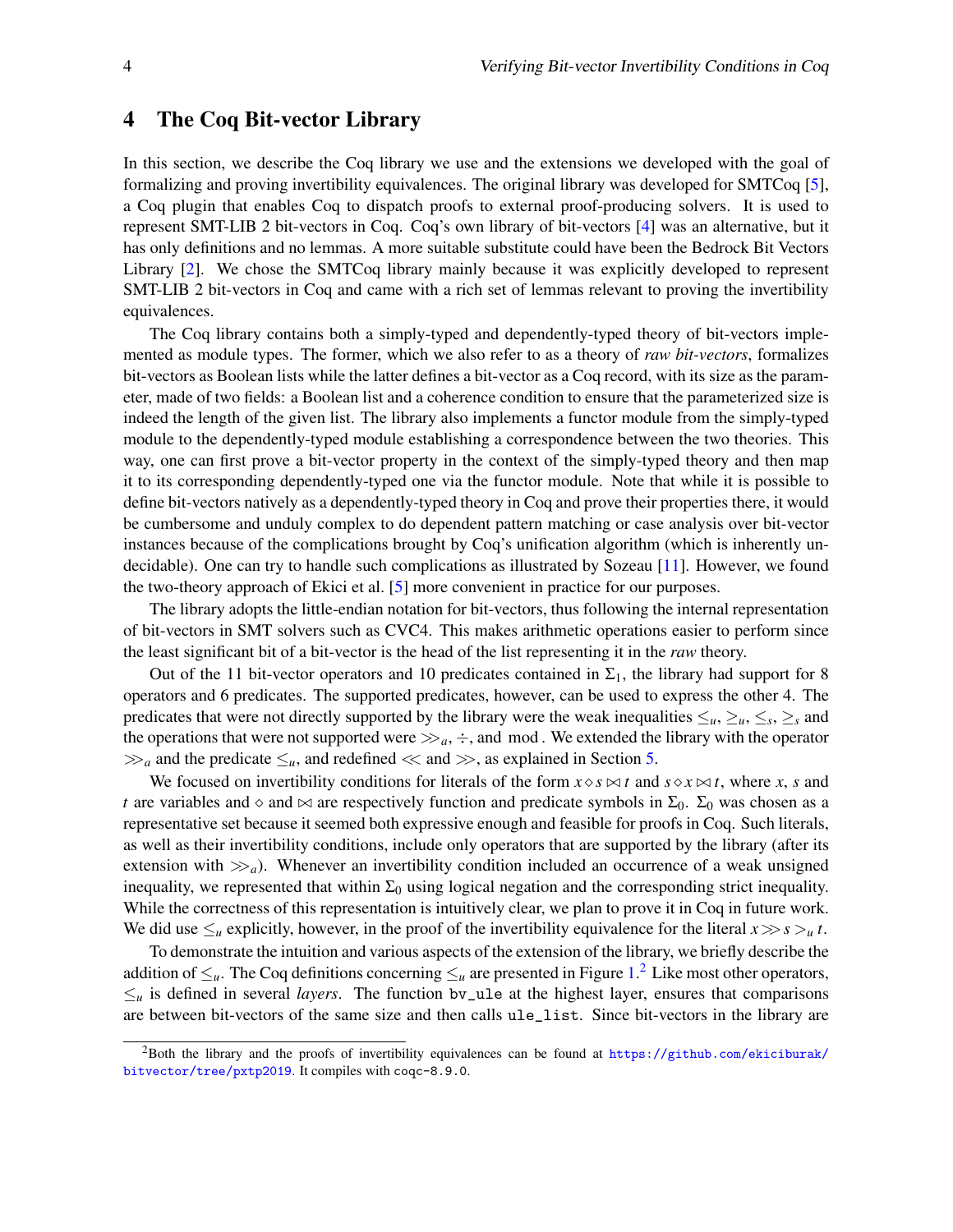```
Fixpoint ule_list_big_endian (x \, y : list bool) :=
2 match x, y with
3 | nil, nil => true
4 | nil, = > false
5 \qquad | \qquad , \text{ nil} \Rightarrow \text{false}6 | xi :: nil, yi :: nil => orb (eqb xi yi)
7 (andb (negb xi) yi)
8 | xi :: x', yi :: y' => orb (andb (Bool.eqb xi yi) (ule_list_big_endian x' y'))
9 (andb (negb xi) yi)
10 end.
11
12 Definition ule_list (x y: list bool) :=
13 (ule_list_big_endian (List.rev x) (List.rev y)).
14
15 Definition bv_ule (a b : bitvector) : bool :=
16 if @size a =? @size b then
17 ule_list a b
18 else
19 false.
```
Figure 1: Definitions of  $\leq_u$  in Coq.

<span id="page-4-1"></span>represented in little-endian notation, and since we want to start comparing bits starting from the most significant bit, which is more convenient to access from the head of the list, ule\_list reverses the lists and calls ule\_list\_big\_endian, which we consider to be at the lowest layer of the definition. ule\_ list\_big\_endian then does a lexicographical comparison of the two bit-vectors, starting from the most significant bits.

To see why the addition of  $\leq_u$  to the library is useful, consider, for example, the following parametric lemma, stating that ∼0 is the largest unsigned bit-vector of its type:

<span id="page-4-2"></span>
$$
\forall x : \sigma_{[n]} \cdot x \leq_u \sim 0 \tag{2}
$$

When not using this explicit operator, we usually rewrite it as:

$$
\forall x : \sigma_{[n]} \ldotp x < u \sim 0 \lor x = \sim 0 \tag{3}
$$

In such cases, since the definitions of  $\lt_u$  and  $=$  have a similar structure to the one in Figure [1,](#page-4-1) we strip down the layers of  $\lt_u$  and  $=$  separately, whereas using  $\le_u$ , we only do this once. Depending on the specific proof at hand, using  $\leq_u$  is sometimes more convenient for this reason.

## <span id="page-4-0"></span>5 Proving Invertibility Equivalences in Coq

In this section we provide specific details about proving invertibility equivalences in Coq. In addition to the bit-vector library described in Section [4,](#page-3-0) in several proofs of invertibility equivalences we benefited from CoqHammer [\[3\]](#page-8-10), a plug-in that aims at extending the automation in Coq by combining machine learning and automated reasoning techniques in a similar fashion to what is done in Isabelle/HOL [\[10\]](#page-8-11). Note that one does not need to install CoqHammer in order to build the bit-vector library, since all the proof reconstruction tactics of CoqHammer are included in it.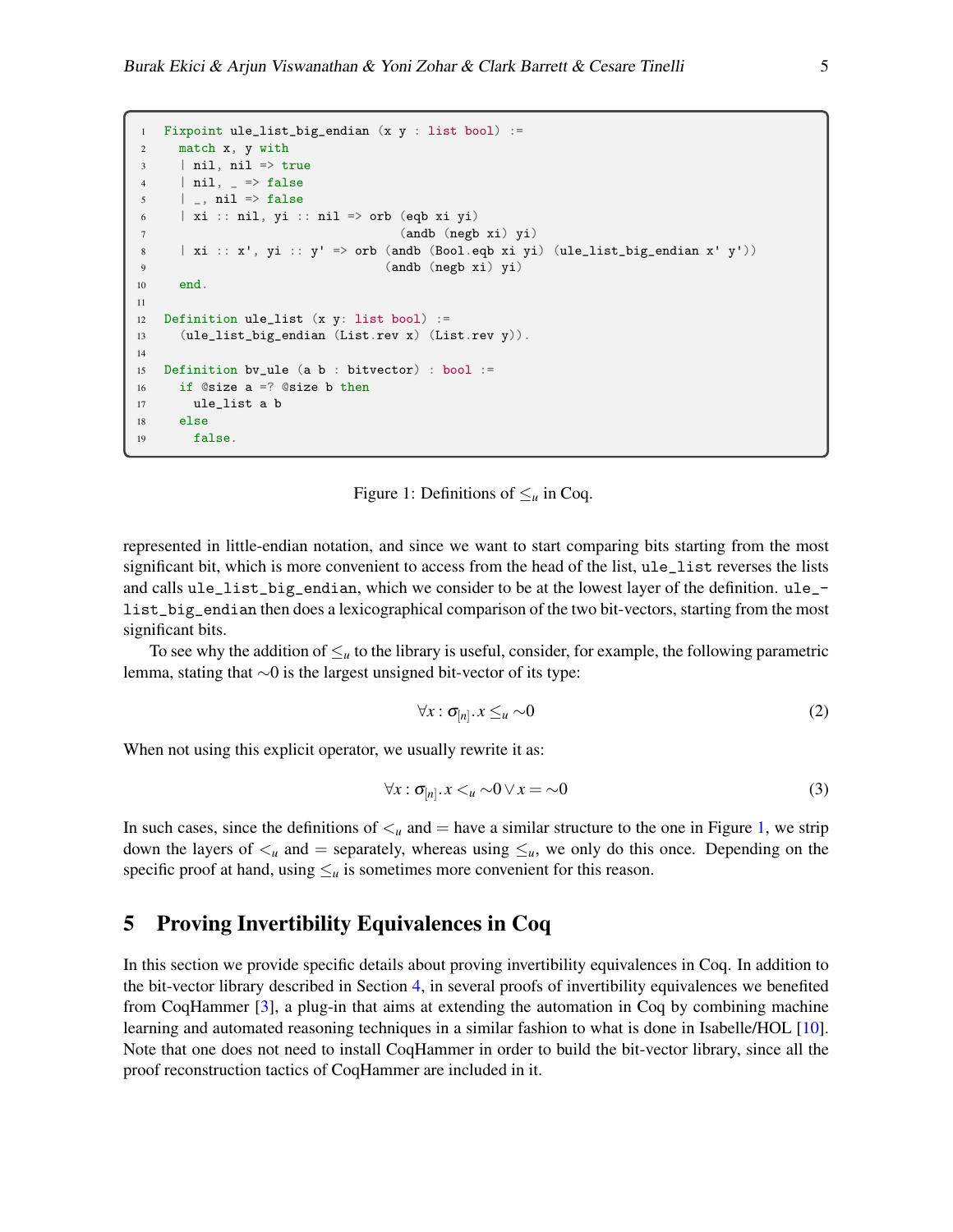```
Theorem bvashr_ult2_rtl : forall (n : N), forall (s t : bitvector n),
2 (exists (x : \text{bitvector } n), (bv_ult (bv_ashr_a s x) t = true)) ->
3 (((bv_ult s t = true) \setminus (bv_slt s (zeros n)) = false) \setminus4 (bv_eq t (zeros n)) = false).
5 Proof. intros n s t H.
6 destruct H as ((x, Hx), H).
7 destruct s as (s, Hs).
8 destruct t as (t, Ht).
9 unfold bv_ult, bv_slt, bv_ashr_a, bv_eq, bv in *. cbn in *.
10 specialize (InvCond.bvashr_ult2_rtl n s t Hs Ht); intro STIC.
11 rewrite Hs, Ht in STIC. apply STIC.
12 now exists x.
13 Qed.
```
<span id="page-5-0"></span>Figure 2: A proof of one direction of the invertibility equivalence for  $\gg_a$  and  $\lt_u$  using dependent-types.

The natural representation of bit-vectors in Coq is the dependently-typed representation, and therefore the invertibility equivalences are formulated using this representation. As discussed in Section [4,](#page-3-0) however, proofs in this representation are composed of proofs over simply-typed bit-vectors, which are easier to reason about. Some conversions between the different representations are then needed to lift a proof over raw bit-vectors to one over dependently-typed bit-vectors.

For example, Figure [2](#page-5-0) includes a proof of the following direction of the invertibility equivalence for  $\gg_a$  and  $\lt_u$ :

<span id="page-5-1"></span>
$$
\forall s: \sigma_{[n]}\ \forall t: \sigma_{[n]}\ \ (\exists x: \sigma_{[n]}\ s \gg_a x \lt_u t) \Rightarrow ((s \lt_u t \lor \neg(s \lt_s 0)) \land t \neq 0) \tag{4}
$$

In the proof, lines [6–9](#page-5-1) transform the dependent bit-vectors from the goal and the hypotheses into simplytyped bit-vectors. Then, lines [10–12](#page-5-1) invoke the corresponding lemma for simply-typed bit-vectors (called InvCond.bvashr\_ult2\_rtl) along with some simplifications.

Most of the effort in this project went into proving equivalences over raw bit-vectors. As an illustration, consider the following equivalence over  $\ll$  and  $\gt_u$ :

<span id="page-5-2"></span>
$$
\forall s : \sigma_{[n]} \cdot \forall t : \sigma_{[n]} \cdot (t <_{u} \sim 0 \ll s) \Leftrightarrow (\exists x : \sigma_{[n]} \cdot x \ll s >_{u} t) \tag{5}
$$

The left-to-right implication is easy to prove using ∼0 itself as the witness of the existential proof goal and considering the symmetry between  $>_u$  and  $<_u$ . The proof of the right-to-left implication relies on the following lemma:

<span id="page-5-3"></span>
$$
\forall x : \sigma_{[n]} \cdot \forall s : \sigma_{[n]} \cdot (x \ll s) \leq_u (\sim 0 \ll s)
$$
\n
$$
(6)
$$

From the right side of the equivalence in Equation [\(5\)](#page-5-2), we get some *x* for which  $x \ll s > u t$  holds. Flipping the inequality, we have that  $t <sub>u</sub> x \ll s$ ; using this, and transitivity over  $\lt u$  and  $\leq u$ , the aforementioned lemma (from Equation [\(6\)](#page-5-3)) gives us the left side of the equivalence in Equation [\(5\)](#page-5-2).

As mentioned in Section [4,](#page-3-0) we have redefined the shift operators  $\ll$  and  $\gg$  in the library. This was instrumental, for example, in the proof of Equation [\(6\)](#page-5-3). Figure [3](#page-6-0) includes both the original and new definitions of  $\ll$ . The definitions of  $\gg$  are similar. Originally,  $\ll$  was defined using the sh1\_one\_ bit and the shl\_n\_bits functions. shl\_one\_bit shifts the bit-vector left by one bit and is repeatedly called by shl\_n\_bits to complete the shift. The new definition shl\_n\_bits\_a uses mk\_list\_false which constructs the necessary list of 0s and appends ( $++$  in Coq) it to the beginning of the list (since we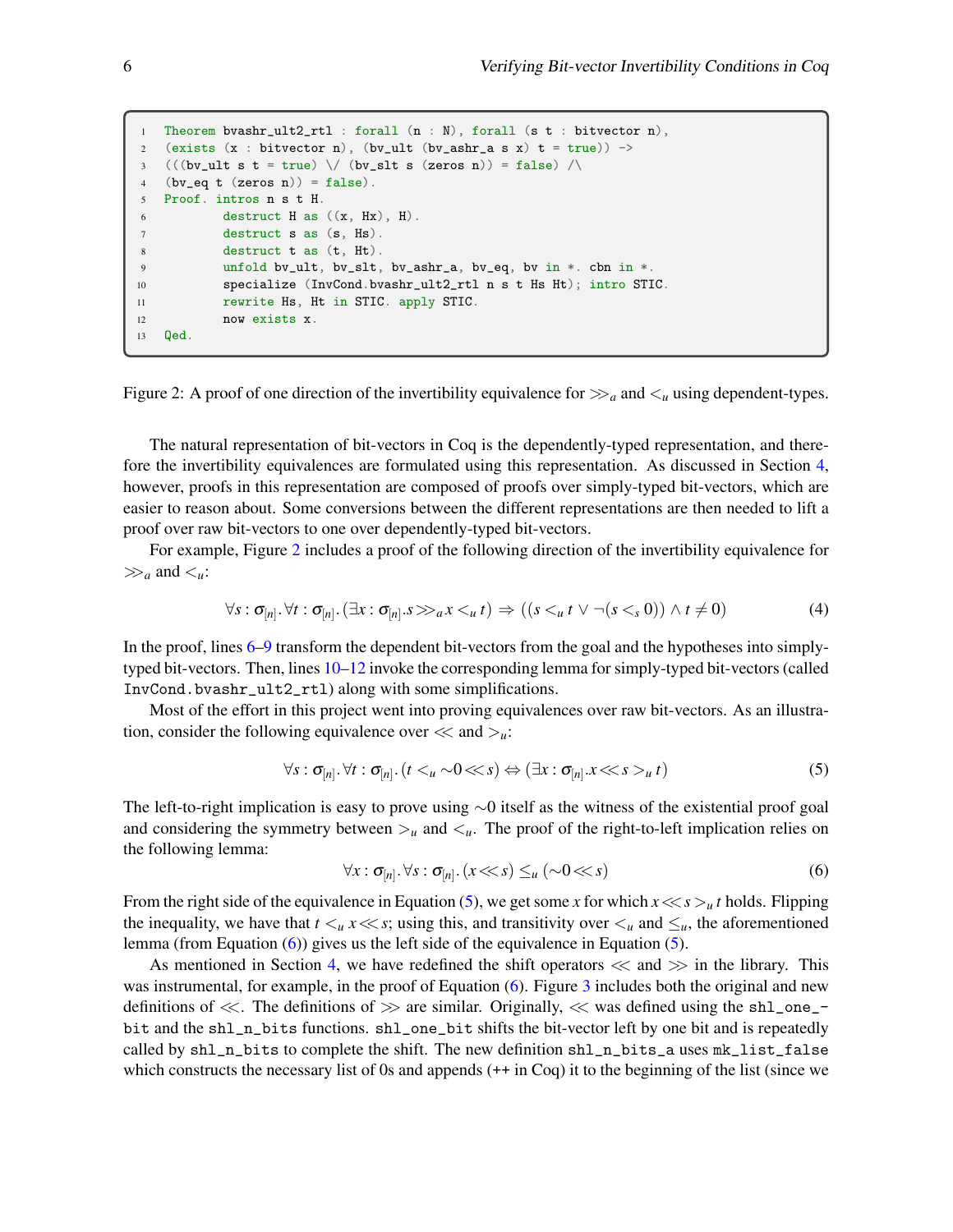```
1 Definition shl_one_bit (a: list bool) : list bool :=
2 match a with
3 | [] => []
4 | = > false :: removelast a
5 end.
6
7 Fixpoint shl_n_bits (a: list bool) (n: nat): list bool :=
8 match n with
9 | 0 \Rightarrow a10 <br> | S n' => shl_n_bits (shl_one_bit a) n'
11 end.
12
13 Definition shl_n_bits_a (a: list bool) (n: nat): list bool :=
14 if (n <? length a)%nat then
15 mk_list_false n ++ firstn (length a - n) a
16 else
17 mk_list_false (length a).
18
19 Theorem bv_shl_eq: forall (a b : bit-vector), bv_shl a b = bv_shl_a a b.
```
Figure 3: Various definitions of  $\ll$ 

<span id="page-6-0"></span>are using the little endian notation); the bits to be shifted from the original bit-vector are retrieved using the firstn function, which is defined in the Coq library for lists. The nat type used in Figure [3](#page-6-0) is the Coq representation of Peano natural numbers that has 0 and S as its two constructors — as depicted in the pattern match in lines [9](#page-5-3) and [10.](#page-5-3) The theorem at the bottom of Figure [3](#page-6-0) allows us to switch between the two definitions when needed. Function by\_shl defines the left shift operation using shl\_n\_bits whereas bv\_shl\_a does it using shl\_n\_bits\_a.

The new definition uses firstn and  $++$ , over which many necessary properties are already proven in the standard library. This benefits us in manual proofs, and in calls to CoqHammer, since the latter is able to use lemmas from the imported libraries to prove the goals that are given to it. Using this representation, proving Equation [\(6\)](#page-5-3) reduces to proving the lemmas bv\_ule\_1\_firstn and bv\_ule\_- pre\_append, shown in Figure [4.](#page-7-1) The proof of bv\_ule\_pre\_append benefited from the property app\_comm\_cons from the standard list library of Coq, while firstn\_length\_le was useful in reducing the goal of bv\_ule\_1\_firstn to Coq's equivalent of Equation [\(2\)](#page-4-2). The statements of the properties mentioned from the standard library are also shown in Figure [4.](#page-7-1)  $m$ k\_list\_true creates a bit-vector that represents ∼0, of the length given to it as input, and bv\_ule is the representation of ≤*<sup>u</sup>* in the bit-vector library. bv\_ule has output type bool (and so we equate terms in which it occurs to true), while the functions from the standard library have output type Prop. We also have two definitions for  $\gg_a$ . Proof of their equivalence (as done for the other shift operators) is planned for future work.

Table [1](#page-7-2) summarizes the results for proving invertibility equivalences that correspond to invertibility conditions for the signature  $\Sigma_0$ . In the table,  $\checkmark$  means that we have verified the invertibility equivalence in Coq, and that it was not verified in [\[9\]](#page-8-3), while  $\checkmark$  means the opposite.  $\checkmark\checkmark$  means that the invertibility equivalence was verified using both approaches, and  $\times$  means that it was verified in neither. We successfully proved all invertibility equivalences over  $=$  that are expressible in  $\Sigma_0$ , including 4 that were not proved in [\[9\]](#page-8-3). For the rest of the predicates, we focused only on the 5 invertibility equivalences that were not proved by [\[9\]](#page-8-3), and were able to prove 4 of them. Overall, these results strictly improve the results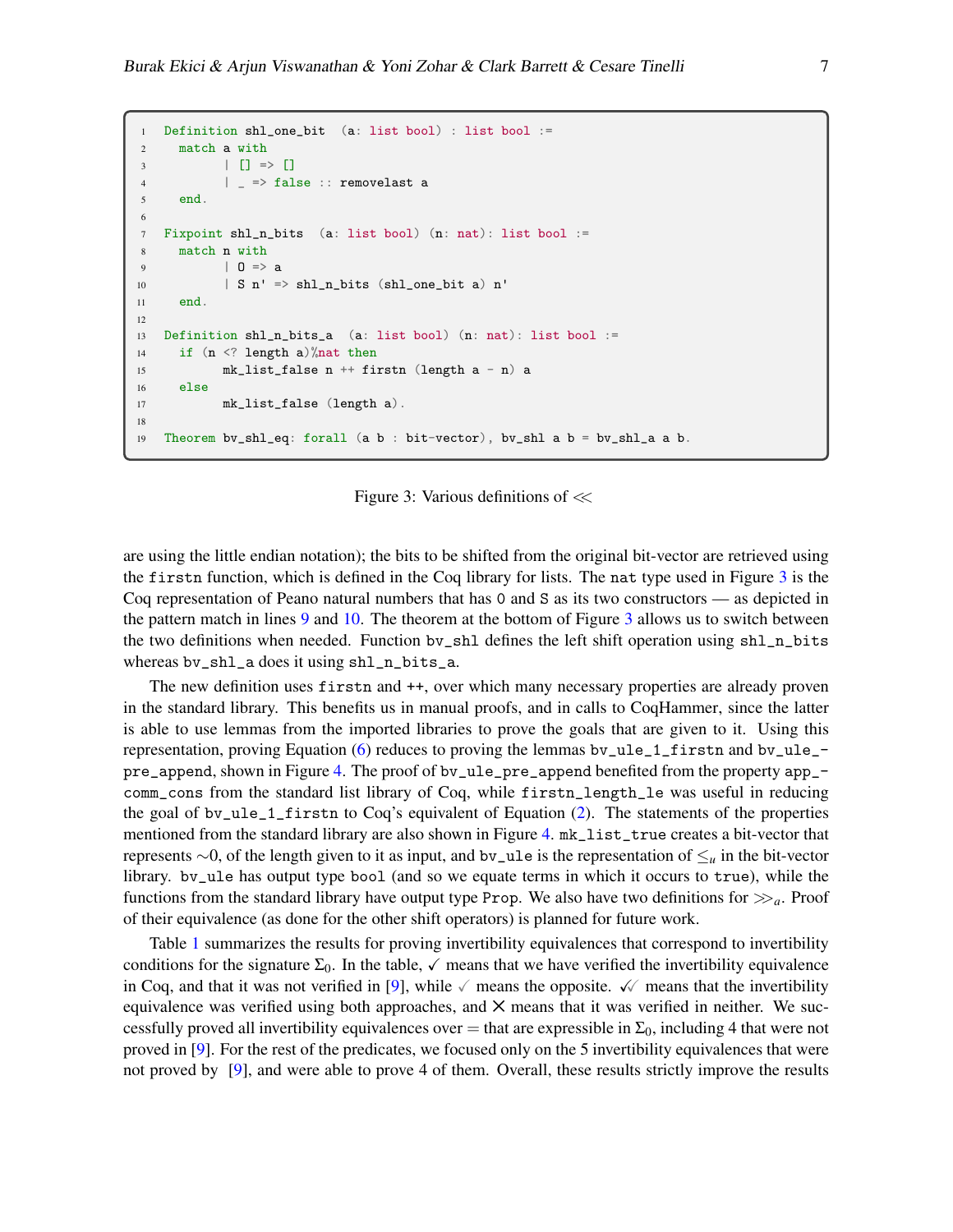```
1 Lemma bv_ule_1_firstn : forall (n : nat) (x : bitvector),
2 (n < length x)%nat ->
3 bv_ule (firstn n x) (firstn n (mk_list_true (length x))) = true.
4
5 Lemma bv_ule_pre_append : forall (x \ y \ z \ : \ bitvector), bv_ule x \ y = true \rightarrowbv_ule (z + x) (z + y) = true.
7
   Theorem app_comm_cons : forall (x, y:list A) (a:A), a :: (x + y) = (a :: x) + y.
9
10 Lemma firstn_length_le: forall l:list A, forall n:nat,
11 n \leq length \ 1 \rightarrow length \ (firstn \ n \ 1) = n.
```

| $\ell[x]$               |                   | $=$ $\neq$ | $\langle u \rangle$ $\langle u \rangle$ |              |
|-------------------------|-------------------|------------|-----------------------------------------|--------------|
| $x \& s \bowtie t$      | $\checkmark$      |            |                                         | $\checkmark$ |
| $x \mid s \bowtie t$    | $\checkmark$      |            |                                         | $\sqrt{2}$   |
| $x \ll s \bowtie t$     | $\checkmark$      |            |                                         | $\sqrt{2}$   |
| $s \ll x \bowtie t$     | $\sqrt{2}$        |            |                                         | $\sqrt{2}$   |
| $x \gg s \bowtie t$     | $\sqrt{2}$        |            | $\checkmark$                            | X            |
| $s\!\gg\!x\!\bowtie\!t$ | $\sqrt{2}$        |            |                                         | $\sqrt{2}$   |
| $x \gg_a s \bowtie t$   | $\checkmark$      |            |                                         | $\sqrt{2}$   |
| $s \gg_a x \bowtie t$   | $\sqrt{2}$        |            |                                         | $\checkmark$ |
| $x + s \bowtie t$       | $\sqrt{\sqrt{2}}$ |            |                                         | $\sqrt{2}$   |

<span id="page-7-1"></span>Figure 4: Examples for lemmas that were used in proofs of invertibility equivalences.

Table 1: Results of proving invertibility equivalences for literals in  $\Sigma_0$ .

<span id="page-7-2"></span>of [\[9\]](#page-8-3), as we were able to prove 8 additional invertibility equivalences in Coq. Taking into account our work together with [\[9\]](#page-8-3), only one invertibility equivalence for the restricted signature is not fully proved yet, for the literal  $x \gg s > u t$ . Note that one direction of it was successfully proved both in Coq and in [\[9\]](#page-8-3), namely the direction  $IC[s, t] \Rightarrow \ell[x, s, t]$ .

#### <span id="page-7-0"></span>6 Conclusion and Future Work

We have described our work-in-progress on verifying bit-vector invertibility conditions in the Coq proof assistant, which required extending a bit-vector library in Coq. The most immediate direction for future work is proving more of the invertibility equivalences supported by the bit-vector library. In addition, we plan to extend the library so that it supports the full syntax in which invertibility conditions are expressed, namely  $\Sigma_1$ . We expect this to be useful also for verifying properties about bit-vectors in other applications. Finally, we plan to open source the library and make the connection between the various definitions in the different layers of the library more robust, so that general users can use any of them with an easy conversion.